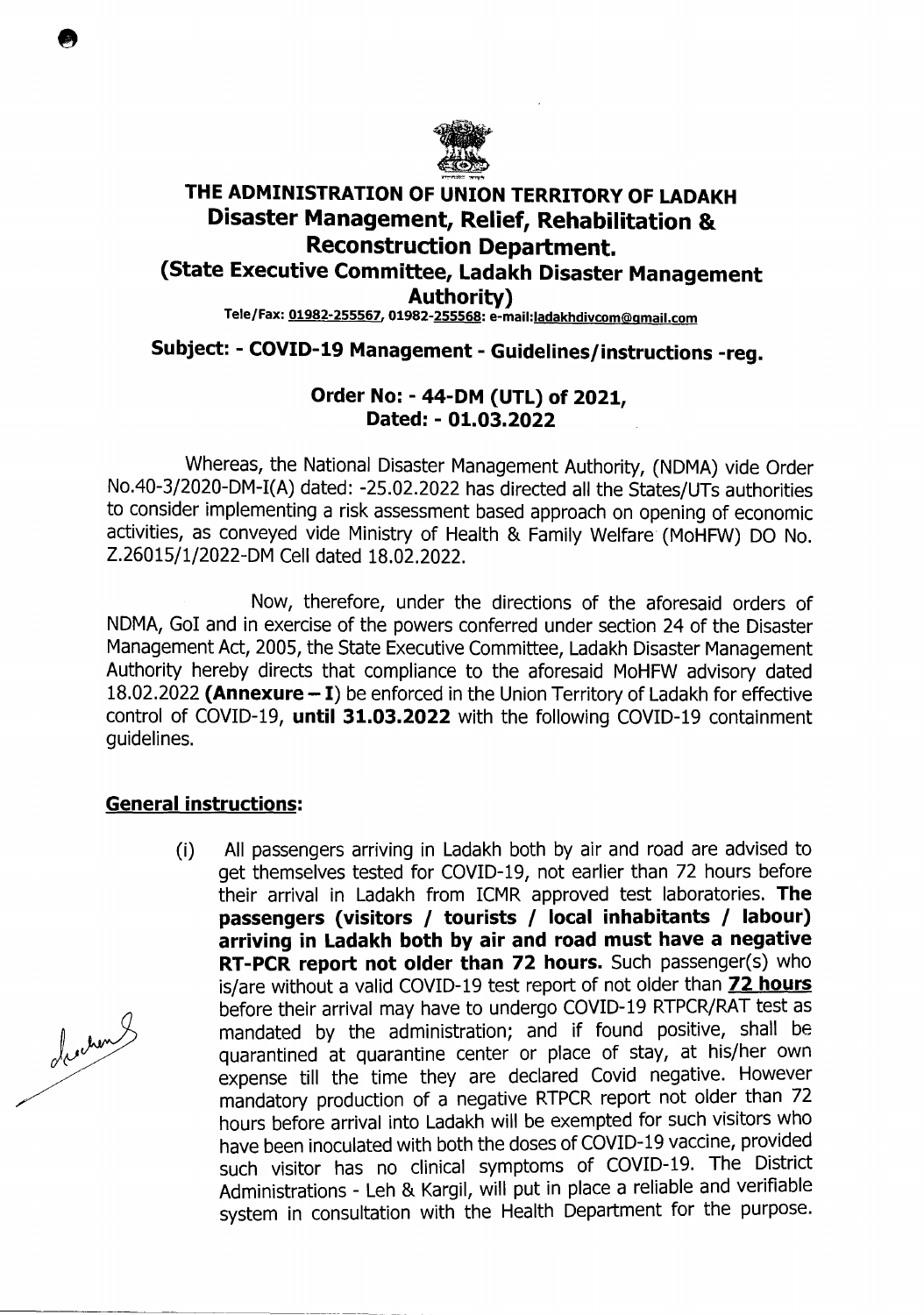Detection of any fraudulent test report by any incoming passenger will be dealt with strictly under Law.

- (ii) Notwithstanding the above {para (I) of General Instruction}, the District Magistrates may make RTPCR test/RAT for Covid-19 mandatory for visitors coming into Ladakh by road or air depending upon the risk assessment.
- (iii) Incoming passenger(s) who is/are declared suspects in the Aarogya Setu app will mandatorily be home quarantined for 7 days. In case, they develop any symptoms, they shall inform the District Surveillance Officer of the respective district immediately. Such persons will be administered a COVID-19 test by the District Surveillance Officer and till such time their test report is declared negative, they will have to stay under home quarantine along-with other family members.
- (iv) Any person(s) reported with severe COVID-19 symptom will be isolated by the District Administration along with their contacts irrespective of the mode of travel.
- (v) Persons arriving in Ladakh on official duty or duty which entails visiting offices or coming in contact with large number of people, or tourists, must strictly follow COVID-19 precautionary measures such as hand sanitization, social distancing, wearing of face mask at all times during the course of their stay in Ladakh. In case, they develop any symptoms, they shall inform the District Surveillance Officer of the respective districts immediately. Such persons will be administered a COVID-19 test by the District Surveillance Officer and till such time their test report is declared negative, they will have to stay under mandatory quarantine.
- (vi) The personnel of Defense and Central Armed Police Forces returning to duty by road or special flights are exempted from the above provisions and shall be allowed to proceed to their respective Units/Formations for necessary quarantine as per their internal procedures.
- (vii) All offices and workplaces in the Union Territory shall be sanitized on daily basis and in accordance with the SOP of the Ministry of Health & Family Welfare issued from time to time. Every Officer/Official/Employee will maintain sanitization facility outside their rooms and waiting areas, for each and every visitor and ensure compulsory wearing of face masks by each visitor. The office incharge/head of the office will nominate an officer/official/employee by formal orders for ensuring that such hand sanitization and mask compliance by every visitor visiting their offices is ensured. Every office will ensure thermal temperature screening at the gate.

derdent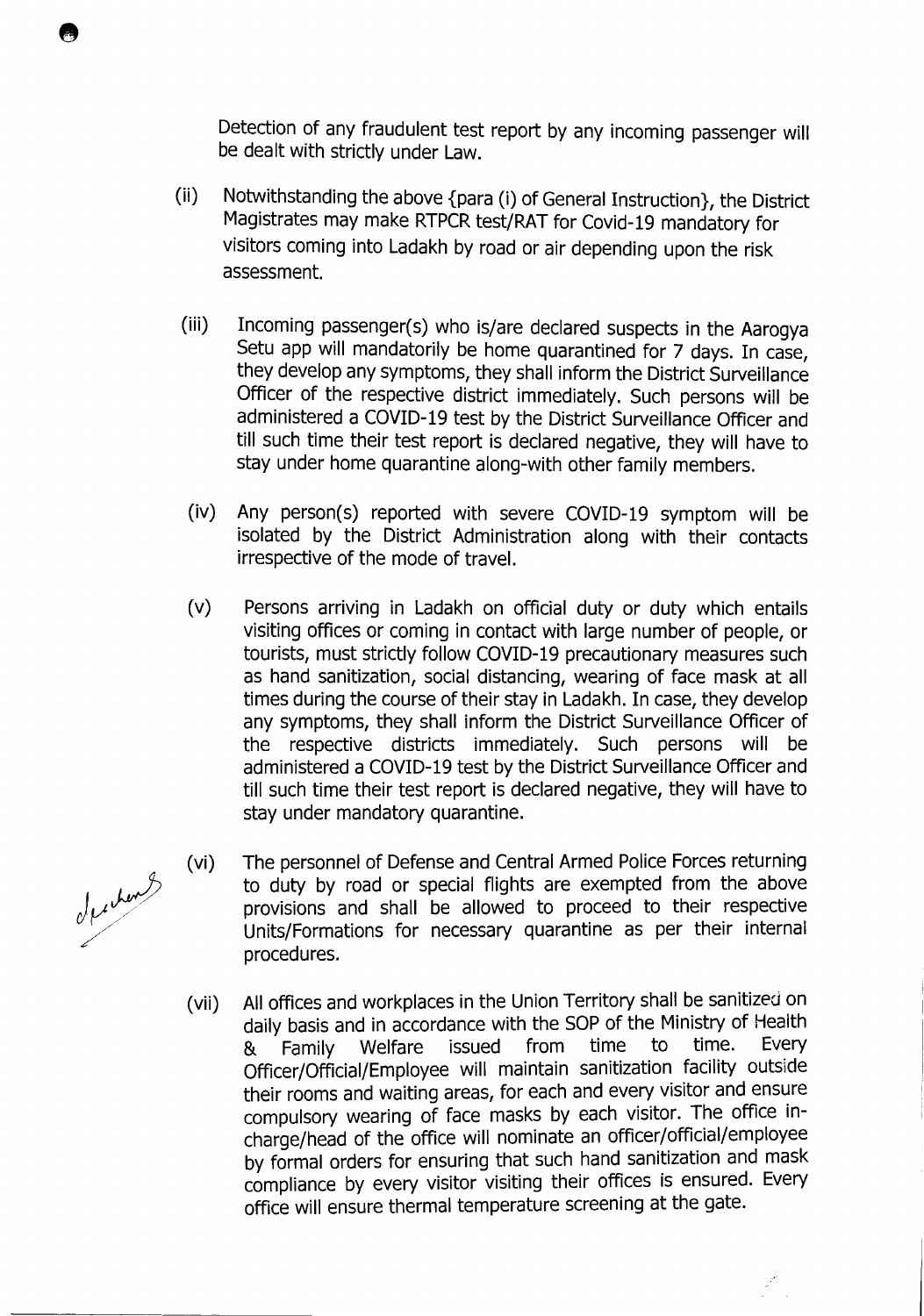- (viii) All Hotels and other hospitality services will follow the SOP of Ministry of Health and Family Welfare, Government of India issued from time to time. Hotel/Guest house that accept bookings for guests (irrespective of their mode of arrival) will maintain details of guests with entire travel history, ensure daily screening of all their guests and report any guest who is symptomatic to the District Surveillance Officer. Daily reports of screening will be submitted to the District Surveillance Officer by every Hotel/Guest house of both the Districts in a devised format to be circulated by the respective District Magistrates.
- (ix) The owners of Hotels/Guest houses/Home stays must also ensure social distancing, availability of hand sanitizer at their lobbies, restaurants, lawns and business centers and ensure frequent sanitization of common areas and spaces. The District Administration of the respective Districts shall get these facilities inspected periodically.
- (x) All shopping complexes, restaurants (including in hotels), bars, barbershops, saloons, beauty parlors, gyms and spas will follow the SOPs of Ministry of Health & Family Welfare, Govt. of India issued from time to time. The District Magistrates will ensure regular inspections of shops/barbershops/ restaurants/kitchens of restaurants etc.
- (xi) There shall be regulated parking on roads of bazaars, market areas by the respective District Administration to prevent congestion and ensure social distancing.
- (xii) Schools/educational institutes shall mandatory follow the Standard Operating Procedure (SOP), regarding health and safety precautions issued by School Education Department/Higher Education Department from time to time.
- (xiii) Swimming pools being used for training of sportspersons shall mandatory follow Standard Operating Procedure (SOP), regarding health and safety precautions issued by the Ministry of Youth Affairs & Sports, GoT.
- (xiv) Cinemas/theatres/multiplexes shall mandatory follow the Standard Operating Procedure (SOP), regarding health and safety precautions as per SOP issued by the Ministry of Information and Broadcasting, GoT.
- (xv) Entertainment parks and similar places shall mandatory follow the Standard Operating Procedure (SOP), regarding health and safety precautions issued by the Ministry of Health & Family Welfare (M0HFW), GoT.

described

 $\bullet$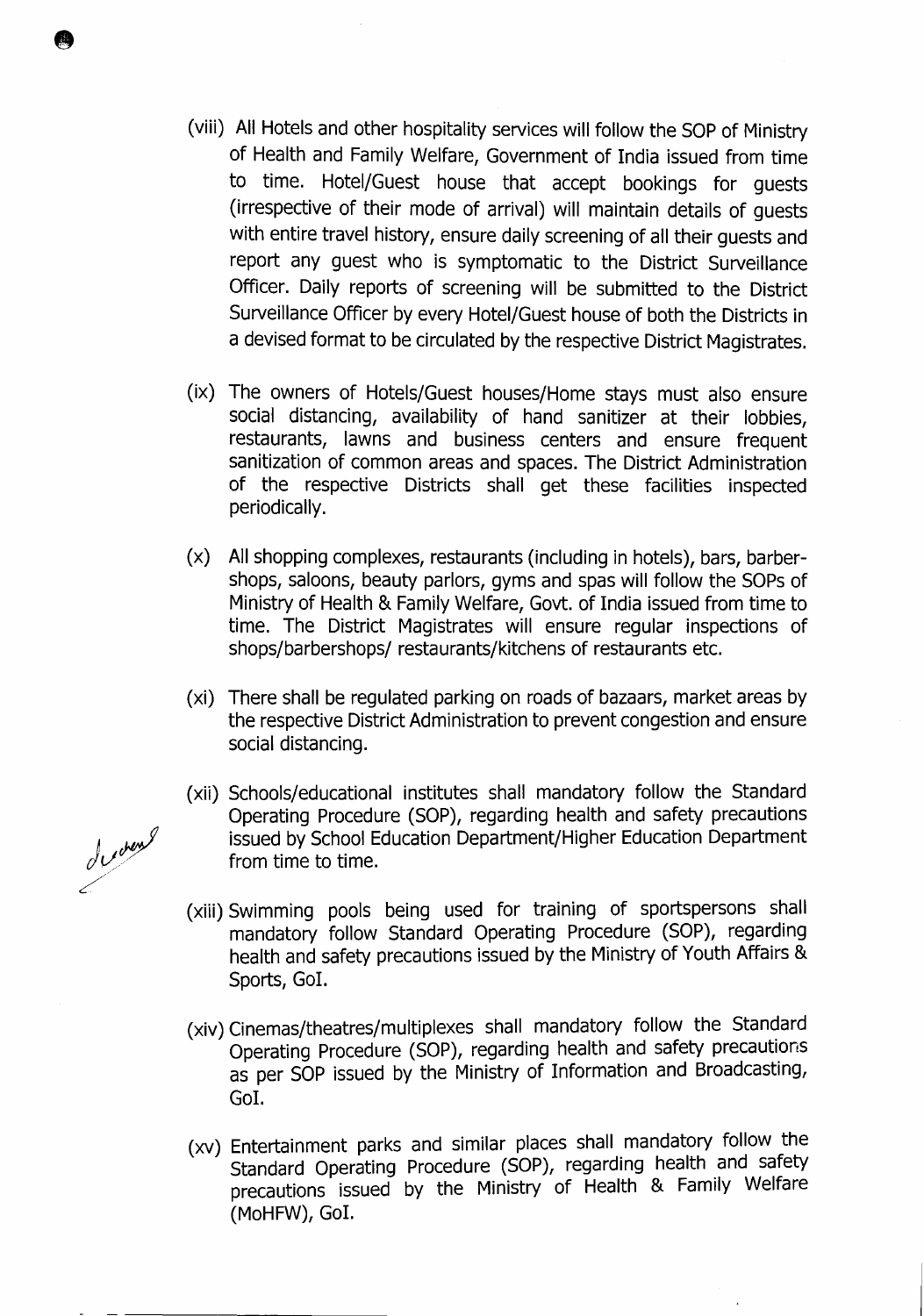- (xvi) Business to Business (B2B) Exhibitions shall mandatory follow the Standard Operating Procedure (SOP), regarding health and safety as per SOP issued by the Department of Commerce, Gol.
- (xvii) Religious places/places of worship will follow the Standard Operating Procedures (SOP) as per the precaution issued by the Ministry of Health & Family Welfare (M0HFW).
- (xviii) Social / religious / academic / entertainment / cultural / sports / political /festival related and other congregations will be permitted outside the containment zones. Wearing of masks, maintaining social distancing, provision of thermal scanning and use of hand wash or sanitizer will be mandatory. **However as a matter of abundant caution, no mass gatherings without written permission of the respective District Magistrate shall be allowed in areas identified as containment zones and in districts reporting more than 10% case positivity in the last one week OR occupancy of more than 40% of ICU beds or beds on oxygen support. In such cases the District Magistrate may make an exception only with the enforcement of reasonable restrictions, depending upon the local risk assessment.**  Gatherings shall also be monitored and in case of violation of physical distancing and mask usage norms, necessary enforcement and penal action will be taken.
- (xix) Marriages and funerals/last rites may be allowed outside the containment zone however within the norms as mentioned in the previous paragraph. Public transport (buses, taxis or any other authorized vehicle of public transport) will ply without any capacity restrictions.
- (xx) The District Magistrates based on their assessment of the situation in their respective districts may impose night curfew, weekend curfew and other restrictions with a view to contain the spread of COVID-19.
	- (xxi) The District Magistrates shall take all necessary measures to promote COVID-19 appropriate behavior within their respective Districts and shall also ensure strict enforcement of wearing of face masks, hand hygiene and social distancing norms. They shall also take necessary steps to regulate crowds in markets, public transport and various gatherings as per SOPs issued by M0HFW, GoT.

dudent

 $\bullet$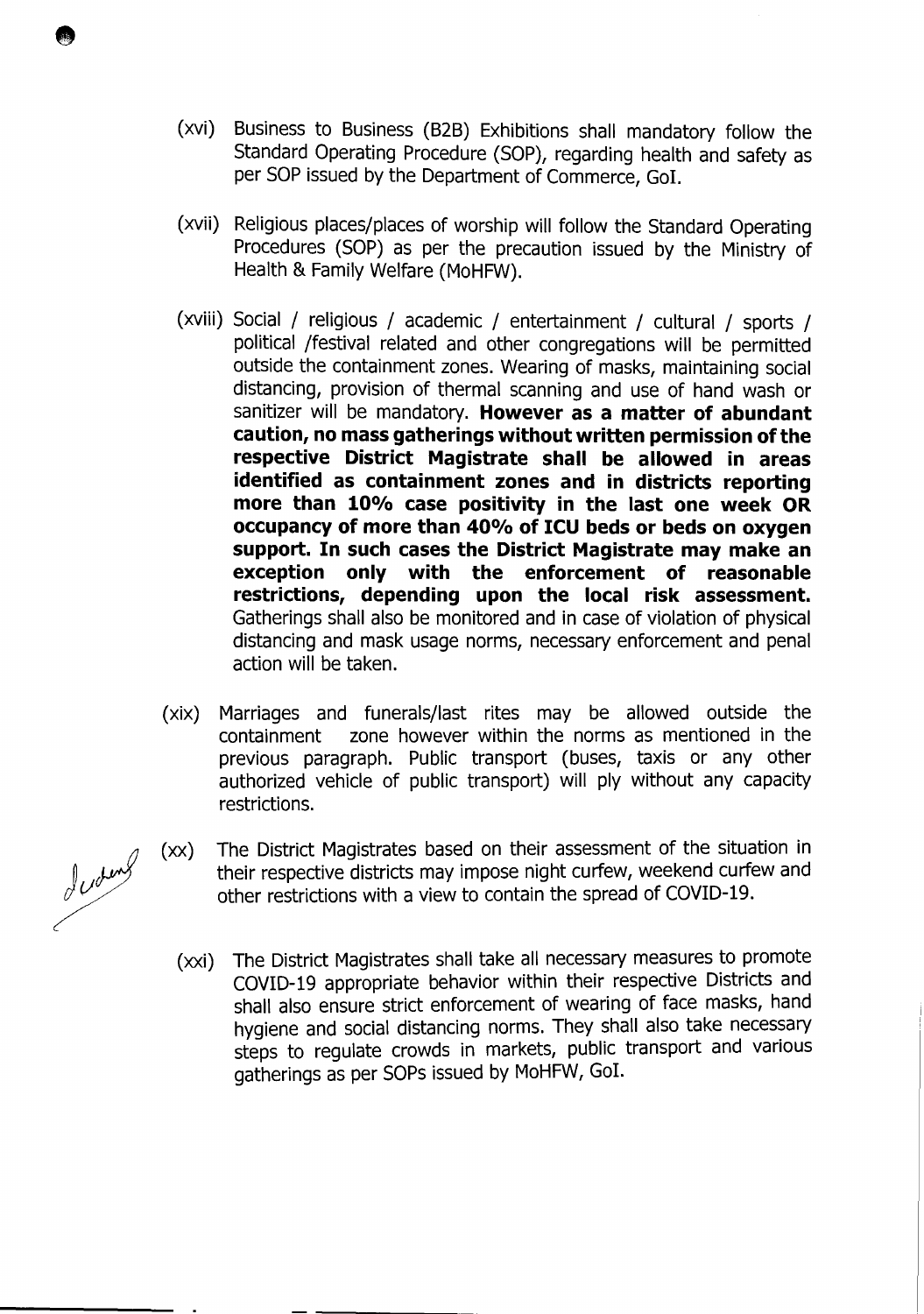## **2. Guiding Principles**

- i. Monitoring of cases by District Magistrates in their respective districts be done on a regular basis. Necessary action for containment and health infrastructure up-gradation be done, by further micro analysis based on cluster of cases at the district level.
- ii. Case positivity calculated based on total positive cases vis-à-vis samples tested during the week, to be considered as one of the prime indicators of spread of infection in the district. District level containment measures and restrictions shall be put in place, **if the test positivity is 10% or more in the last one week OR if the bed occupancy is 40% or more on oxygen supported or ICU beds.**
- iii. The districts need to analyze bed occupancy oxygen and ICU beds visa-vis availability of health infrastructure to ensure that it doesn't get overwhelmed. It is important to emphasize on up-gradation of health infrastructure and district shall plan such upgrades after having duly analyzed the case trajectory on a regular basis.
- iv. Restriction and relaxation shall be imposed and monitored based on weekly case positivity or a high bed occupancy (Oxygen and ICU beds) and restrictions if any shall be imposed without delay and for a minimum to 14 days besides continued focus on the **fivefold strategy of Test-Track-Treat-Vaccinate and adherence to Covid Appropriate Behavior.**
- v. Any laxity in implementation of Covid Appropriate Behavior could lead to serious consequences and can result in a surge in cases. It is important that the districts shall diligently follow the **five pillars of Covid -19 Management i.e "Test-Track- Treat- Vaccinate and adherence to Covid Appropriate Behavior."**

# **Test**

- a) To ensure availability of sufficient testing facilities across the UT with particular focus on rural areas. For timely detection, Rapid Antigen Test (RAT) shall be made available in rural and remote areas. Testing should be ramped up in areas reporting high number of cases, and/or increasing trend/high positivity to aid early identification.
- b) To ensure sufficient RT-PCR machines and RAT kits to enable required level of testing across the two districts particularly during the whole festival season and adequate logistics planning accordingly.

Jurney

 $\bullet$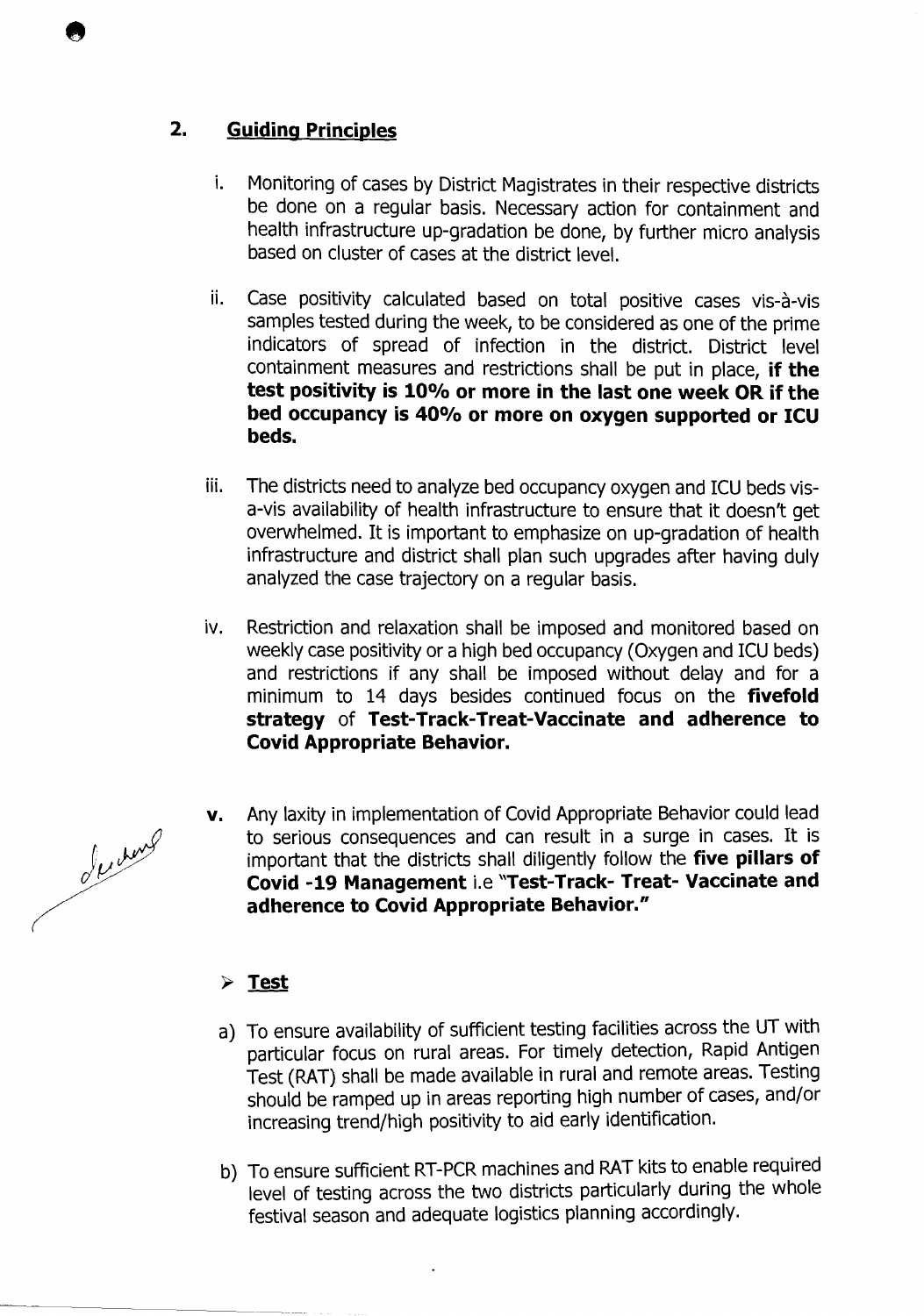C) Undertake testing in areas with specific and vulnerable population to aid early detection.

### > **Track**

- d) Containment Zones shall be clearly delineated as per the guidelines issued by MoHFW based on cluster to contain spread of infection.
- e) Active case search through formation of special team in containment zones.
- f) Effective contact tracing, their testing and monitoring of high risk contacts.

### **Treat**

- g) Upgradation of health infrastructure based on case trajectory in the district is crucial to avoid case fatality.
- h) Availability of oxygen through oxygen cylinders and concentrators particularly in rural areas.
- i) Adequate availability of drugs in all Covid dedicated facilities including maintaining buffer stock of drugs.

j) Availability of required health infrastructure in rural as per the SOP on Covid-19 Containment & Management in Rural, Pen-Urban & Tribal Areas dated 12 June, 2021.

- k) Similarly, upgrading health infrastructure to manage pediatric Covid-19 cases vide Guidelines for Management of Covid 19 in Children.
- I) Undertaking upskilling/reskilling of medical staff and fields functionaries on latest Clinical Management Protocol and availability of sufficient trained manpower in all Covid dedicated facilities.
- m) To monitor mutations, the Health Department shall send required number of samples as per the SOPs already issued for Whole Genome Sequencing to INSACoG Labs.

duding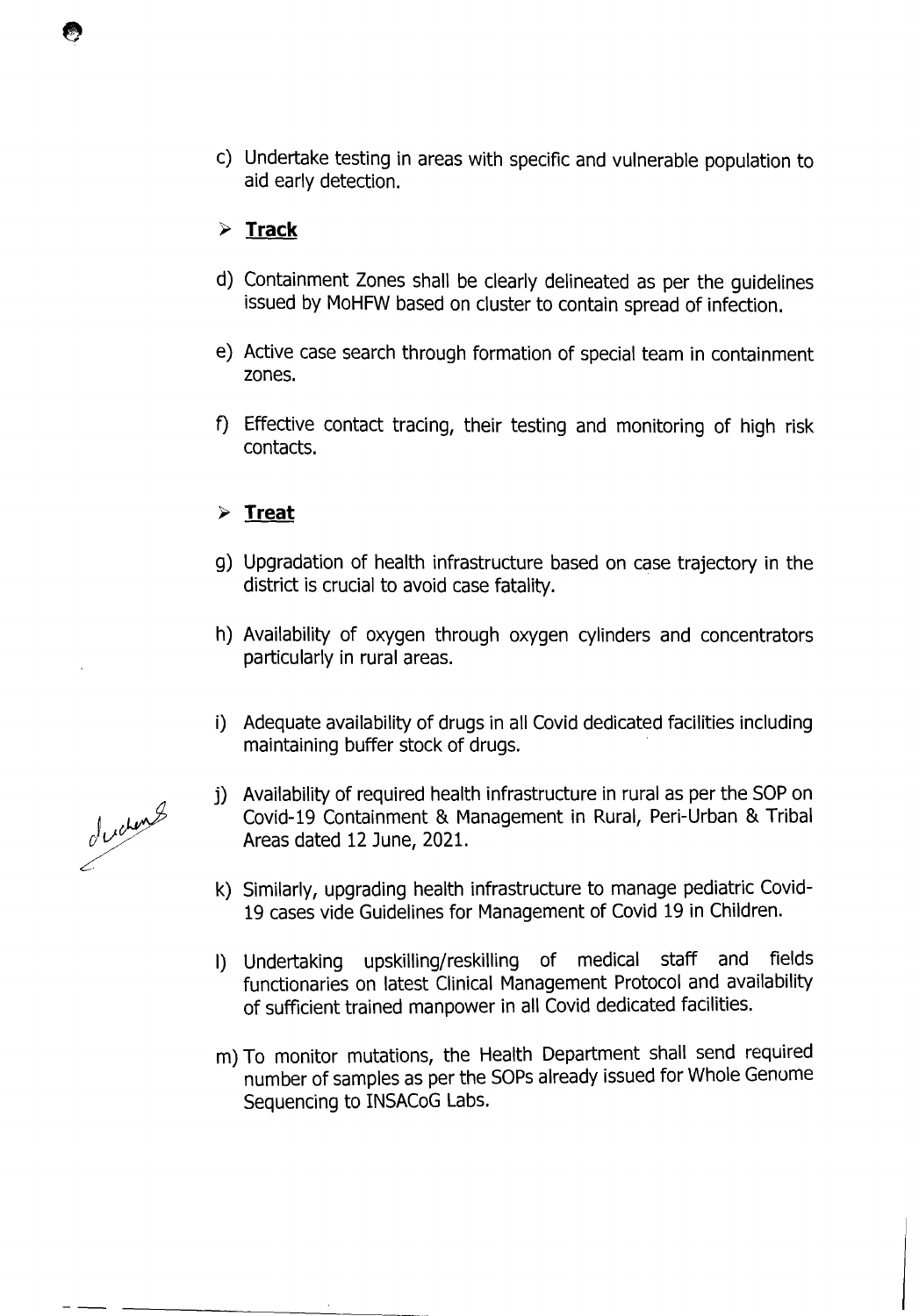# **COVID Appropriate Behavior:**

- n) Community engagement is a critical element of sustained Covid 19 management.
- 0) Effective IEC in local language duly utilizing medical professionals and local influencers to promote Covid safe festivities.
- p) Need to undertake effective communication with community on elements of Covid appropriate behavior which includes use of masks/face covers, following physical distancing (2 gaj ki doori) and practicing respiratory & hand hygiene.
- q) Need for monitoring the adherence to Covid Appropriate Behavior and guidelines.
- r) The **National Directives for Covid 19 Management** as specified in **Annexure H,** shall be strictly followed throughout UT Ladakh.
- vi. Some of the strategic areas of intervention focusing on **containment, test, track, surveillance, clinical management, vaccination and Covid Appropriate Behavior** to be taken up are as follows:

# > **Containment**

s) Imposition of night curfew, strict regulation of large gatherings, curtailing numbers in marriages and funeral, restricting numbers in offices, industries, public transport etc. In cases of all new clusters of Covid positive cases, prompt notification of "Containment Zones", "Buffer Zones" should be done, strict perimeter control of containment zone as per the extant guidelines must be ensured. All cluster samples must be sent to INSACOG Labs for Genome Sequencing without delay.

# **Testing and surveillance**

t) Testing as per ICMR & MoHFW guidelines, door to door case search, testing of all SAR/ILI and vulnerable/co-morbid people, ensuring right proportion of RT-PCR test in total tests being conducted daily, contact tracing of all covid positive persons & their timely testing, utilizing the access to "AIR SUVIDHA" Portal by District Surveillance officers to monitor the international passengers who has arrived in the districts

dudent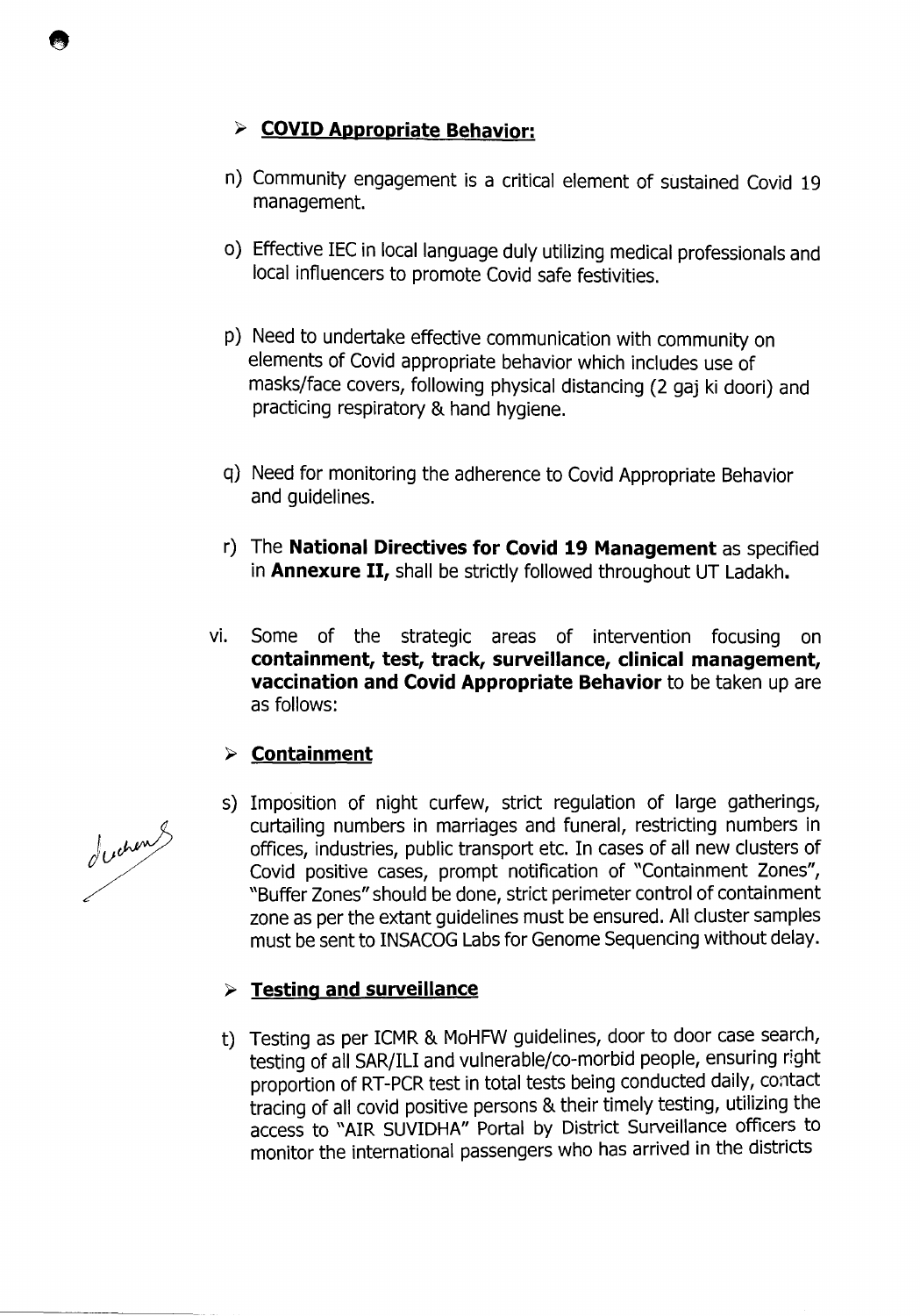# **Clinical Management:**

u) Ensure stringent enforcement of home isolation as per the extant guidelines: customized kit for person undergoing home isolation, their regular monitoring through call centers as well as home visits etc. This will be very critical activity in days to come specially to ensure that persons under home isolation don't spread the virus to others in view of its higher transmissibility.

## > **Community engagement and Covid Appropriate Behavior:**

v) Ensure advance engagement and information so that there is no misinformation or panic. Transparent communication on hospital and testing infrastructure availability, regular press briefings etc. Participation of community backed by strict enforcement is necessary for ensuring covid appropriate behavior.

# **Vaccination:**

- w) UT-wide vaccination of eligible age groups may be accelerated. Door to door vaccination campaign need to be strengthened.
- x) Coverage of eligible second dose beneficiaries shall be prioritized.
- y) Optimal usage of allocated doses through minimal wastage.
- z) Ensure 100% coverage of left out first and second dose eligible beneficiaries in an accelerated manner. Additionally, precaution dose & adolescent vaccination shall also be taken up for all eligible people.

### 3. **Strict Adherence to the prescribed SOPs:**

- All activities have been permitted outside Containment Zones and i. SOPs have been prescribed for various activities. These include: movement by passenger trains; air travel; metro trains; schools; higher educational institutions; hotels and restaurants; shopping malls, multiplexes and entertainment parks; yoga centers and gymnasiums; exhibitions, assemblies and congregations, etc.
- The SOPs, as updated from time to time, shall be strictly enforced by ii. the authorities concerned, who shall be responsible for their strict observance.

### 4. **Local Restrictions:**

i. The District Magistrates shall take constant review of emerging data based on sustained and critical level of testing to facilitate decision for

duding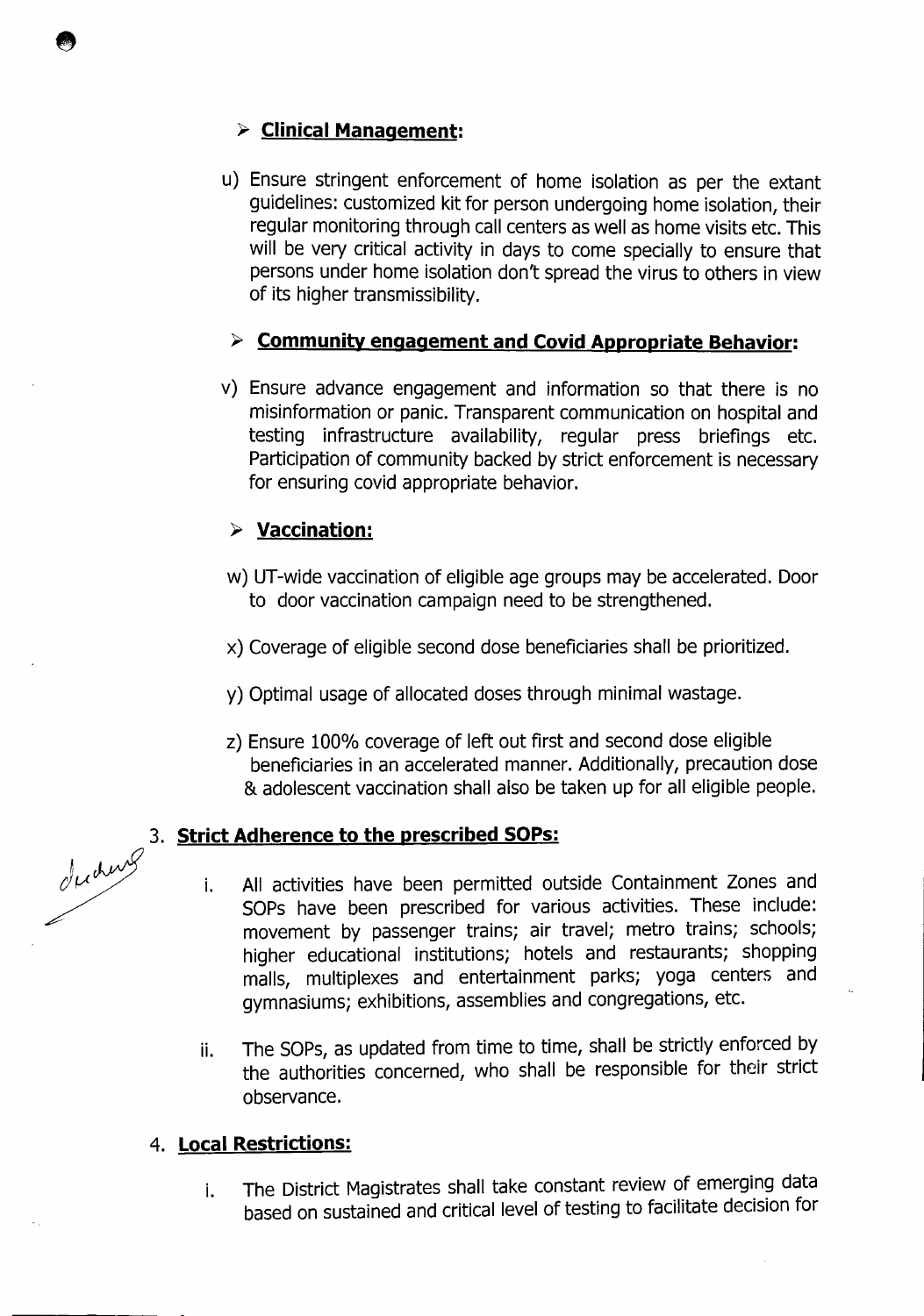restrictions/relaxation based on evidence. Such decisions should be taken after proper analysis of the local situation, such as emergence of new cases/clusters, case positivity, population affected, the geographical spread of cases & hospital infrastructure preparedness as mentioned in MoHFW advisory vide DO no: Z.26015/1/2022-DM Cell dated 18.02.2022. **(Annexure I)** 

ii. There shall be no restriction on inter-State and intra-State movement of persons and goods including those for cross land-border trade under treaties with neighbouring countries. No separate permission/ approval/ e-permit will be required for such movements.

### **5. Protection of vulnerable persons:**

i. Persons above 65 years of age, persons with co-morbidities, pregnant women, and children below the age of 10 years are advised to take necessary precautions.

### **6. Use of Aarogya Setu:**

i. Use of Aarogya Setu may continue on best effort basis on compatible mobile phones. This will facilitate timely provision of medical attention to those individuals who are at risk.

### **7. Strict enforcement of the guidelines:**

- i. The District Magistrates shall strictly enforce the above guidelines/ measures.
- ii. For the enforcement of social distancing, the District Magistrates may, as far as possible, use the provision of section 144 of the Criminal Procedure Code. (Cr.PC) of 1973.

### **8. Penal provisions:**

Any person violating the above guidelines/measures will be liable to i. be proceeded against as per the provision of section 51-60 of the Disaster Management Act, 2005, besides, legal action under Section 188 of IPC and other legal provisions as applicable.

# **9. Rigorous Surveillance of International Passengers:**

Considering the emergence of highly mutant Covid-19 variant i.e i. B.1.1.529, named Omicron cases in few countries of Africa. It is essential that rigorous surveillance of international arrivals from countries designated as **'At Risk'** is done. Past travel details of

of cocher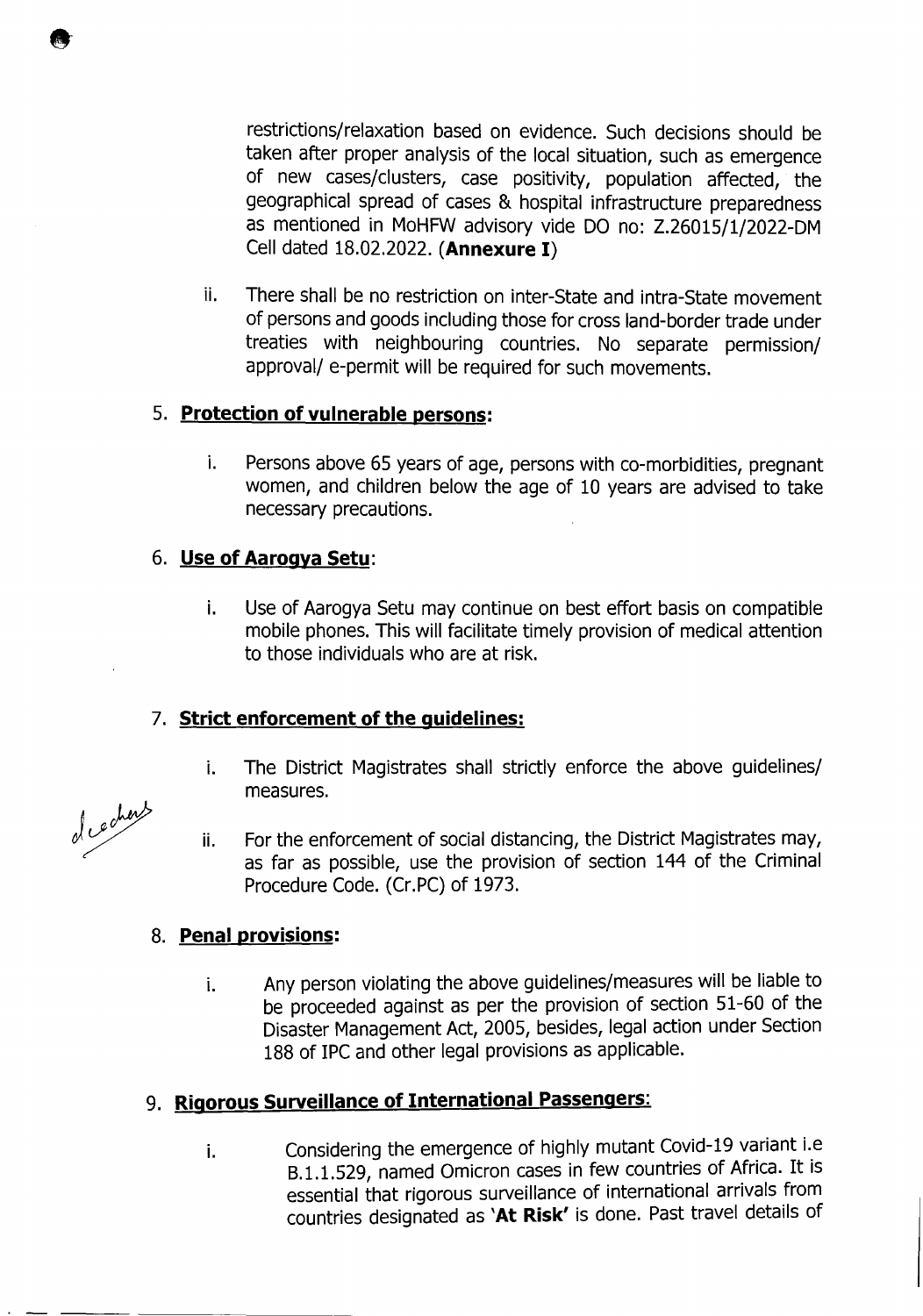passengers coming through international flights should be reviewed and the protocol provided by the M0HFW shall be strictly ensured including testing on disembarkation of international travelers coming from 'At **Risk'** countries and to send all positive samples for genome sequencing for INSACOG Labs in a prompt manner.

#### **10. Enhanced Testinq:**

i. Strengthening of testing infrastructure and strictly implement the testing guidelines.

#### **11. Monitoring of Hotspots:**

i. Continued monitoring of Hotspots with intensive testing and sending of positive samples quickly to genome sequencing to designated INSACOG labs.

### **12. Ensuring prompt dispatch of samples for Genome Sequencinq:**

i. Contact of international travelers must be closely tracked and tested as per M0HFW guidelines and the sample resulting positive are to be sent to designated INSACOG Genome Sequencing Laboratories (IGSLs), as per the Indian SARS-CoV-2 Genomics Consortium (INSACOG) Guidance Document.

## **13. Regular Press Briefing for promoting Covid Appropriate Behavior** & **Vaccination:**

Jeskers

i.

To regularly address the concerns of community through press briefings, so that the community is well informed regarding the measures undertaken and advised to follow measures like Covid Appropriate Behavior & getting vaccination.

**Sd/-**

**(Saugat Biswas), lAS**  Member Secretary, State Executive Committee, Ladakh Disaster Management Authority.

No:-DMRRR/UTL/SOP/COVID-19/2021/6  $42 - 61$ . Dated: - 01.03.2022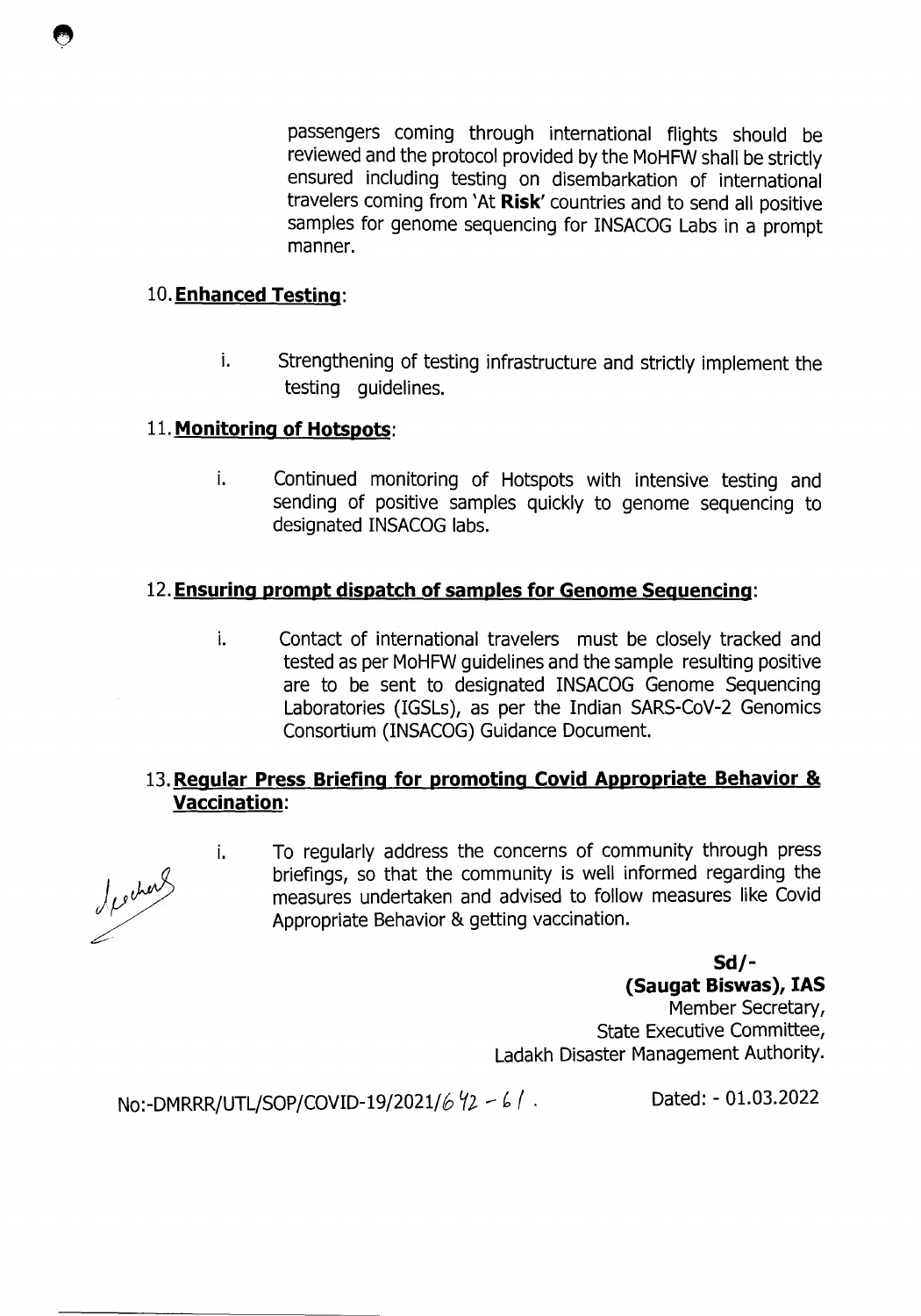Copy for information to the:-

- 1. Principal Secretary, Health & ME, Ladakh
- 2. Joint Secretary, Jammu, Kashmir & Ladakh, Ministry of Home Affairs, GoT
- 3. Joint Secretary, Disaster Management, Ministry of Home Affairs, GoT
- 4. Additional DGP, Ladakh
- 5. Divisional Commissioner, Ladakh
- 6. Secretary Civil Aviation/Tourism/Information Department, Ladakh
- 7. Deputy Commissioner, Leh/Kargil
- 8. Sr. Superintendent of Police, Leh/Kargil
- 9. Director, Health & Medical Education, Ladakh
- 10. All Heads of the Departments, UT of Ladakh
- 11. Chief Medical Officer, Leh/Kargil
- 12. OSD with the Lieutenant Governor for information of the Hon'ble Lieutenant Governor.
- 13. Pvt. Secretary to Advisor to the Hon'ble Lieutenant Governor for information of the Advisor.
- 14. Pvt. Secretary to the Chairman/Chief Executive Councilor, LAHDC Leh/Kargil for information of the Hon'ble CECs.
- 15. Director, KBR Airport, Leh.
- 16. District Informatics Officer, (NIC), Leh for uploading on the UT Ladakh website.
- 17. Assistant Director Information, Leh/Kargil for necessary action.
- 18. President Hotel/Guest House owners Association, Leh/Kargil.
- 19. All heads of religious organizations of Leh/Kargil.
- 20. Order/Stock file. (w.2.s.c).

exchent

**Deachen Chondol Under Secretary DMRRR.**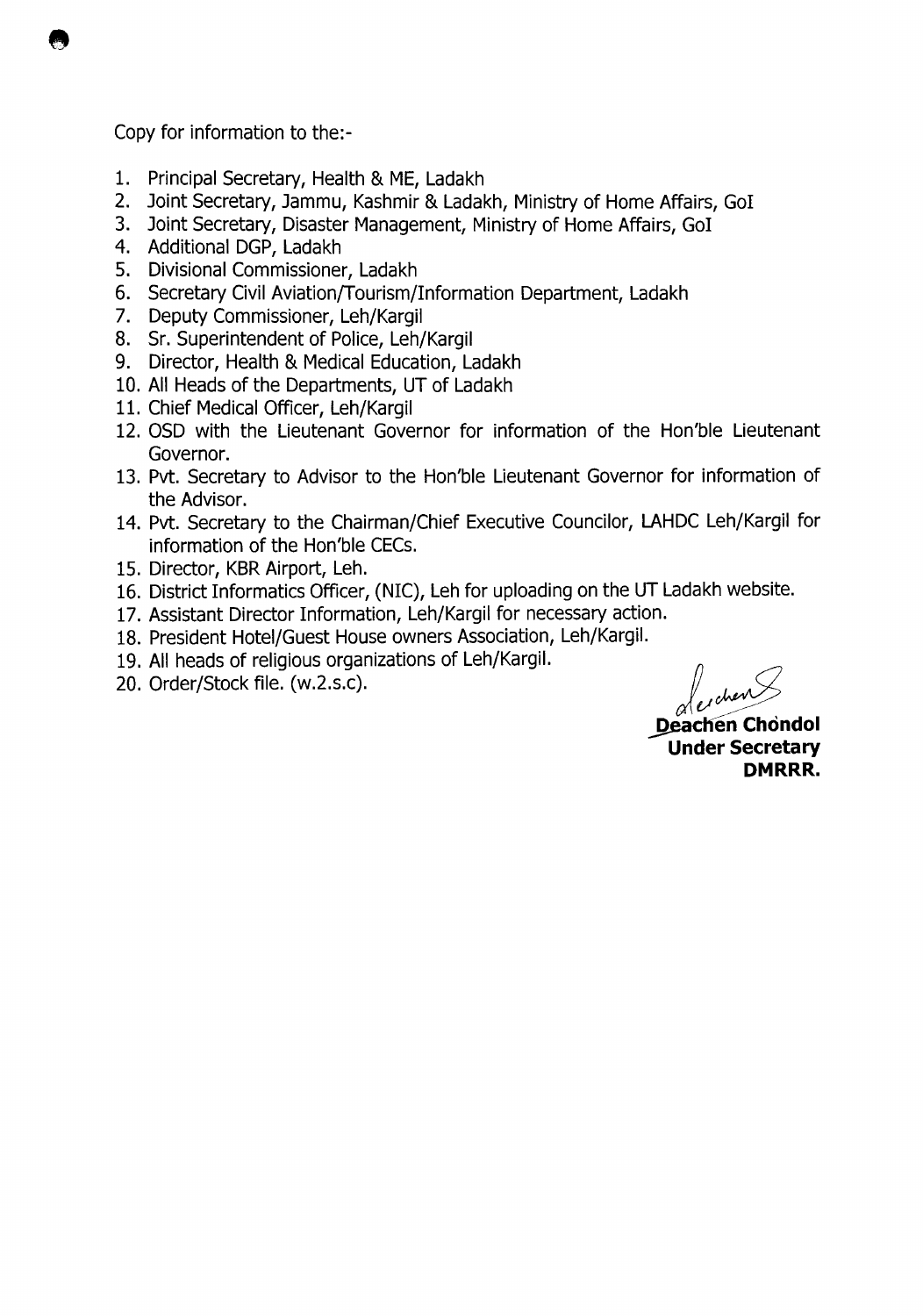$34446/2022/QQ$  US (DM, RR&R)



M-13/47/202 1-Office of UN SEC - REV **Annexu re-I** 

सत्समेव जय

भारत सरकार स्वास्थ्य एवं परिवार कल्याण विभाग स्वास्थ्य एवं परिवार कल्याण मंत्रालय **Government of India Department of Health and Family Welfare Ministry of Health and Family Welfare** 

**राजेश भूषण**, आईएएस<br>सचिव

**RAJESH BHUSHAN, lAS SECRETARY** 

zac Amrii Mahotsav

D.O No. Z.26015/1/2022-DMCell 18<sup>th</sup> February 2022

Dear Chief Secretary,

This is regarding measures that need to be taken in view of the sustained decline in the number of new Covid-19 cases across the country. From time to time, this Ministry has been advising and guiding the States/UTs regarding recommended strategies for testing, surveillance, containment and restrictions keeping in view the District as a unit.

2. Taking into account the significant decline in the Covid-19 cases across the country, the States have been undertaking various measures to reopen economic and social activities. There is a need to follow a risk assessment-based approach on the opening of economic activities without losing the gains made so far in the fight against the virus.

3. In this context, this Ministry's earlier guidance shared with States/UTs on multiple occasions regarding the recommended strategies for testing, surveillance and containment based restrictions, keeping the District as a unit for decision making, are still valid.

**4. Evidence-Based Decision making:** At the **district level** there should be constant review of emerging data based on a sustained and critical level of testing to facilitate decision for restrictions/relaxation based on evidence. Such decisions should be taken at State/UT level after proper analysis of the local situation, such as the emergence of new cases/clusters, case positivity, population affected, the geographical spread of cases & hospital infrastructure preparedness.

**5. Broad-based framework for relaxation/restrictions:** In order to identify areas where restrictions need to be imposed/continued in districts/areas, the following broadbased framework is provided to aid States UTs:

| S.<br>No. | Parameter                 | <b>Thresholds</b>                                                           |
|-----------|---------------------------|-----------------------------------------------------------------------------|
|           | <b>Test</b><br>positivity | Test positivity of 10% or more in<br>the last week                          |
| OR.       |                           |                                                                             |
|           | <b>Bed</b><br>occupancy   | Bed occupancy of more than<br>40% on either oxygen supported<br>or ICU beds |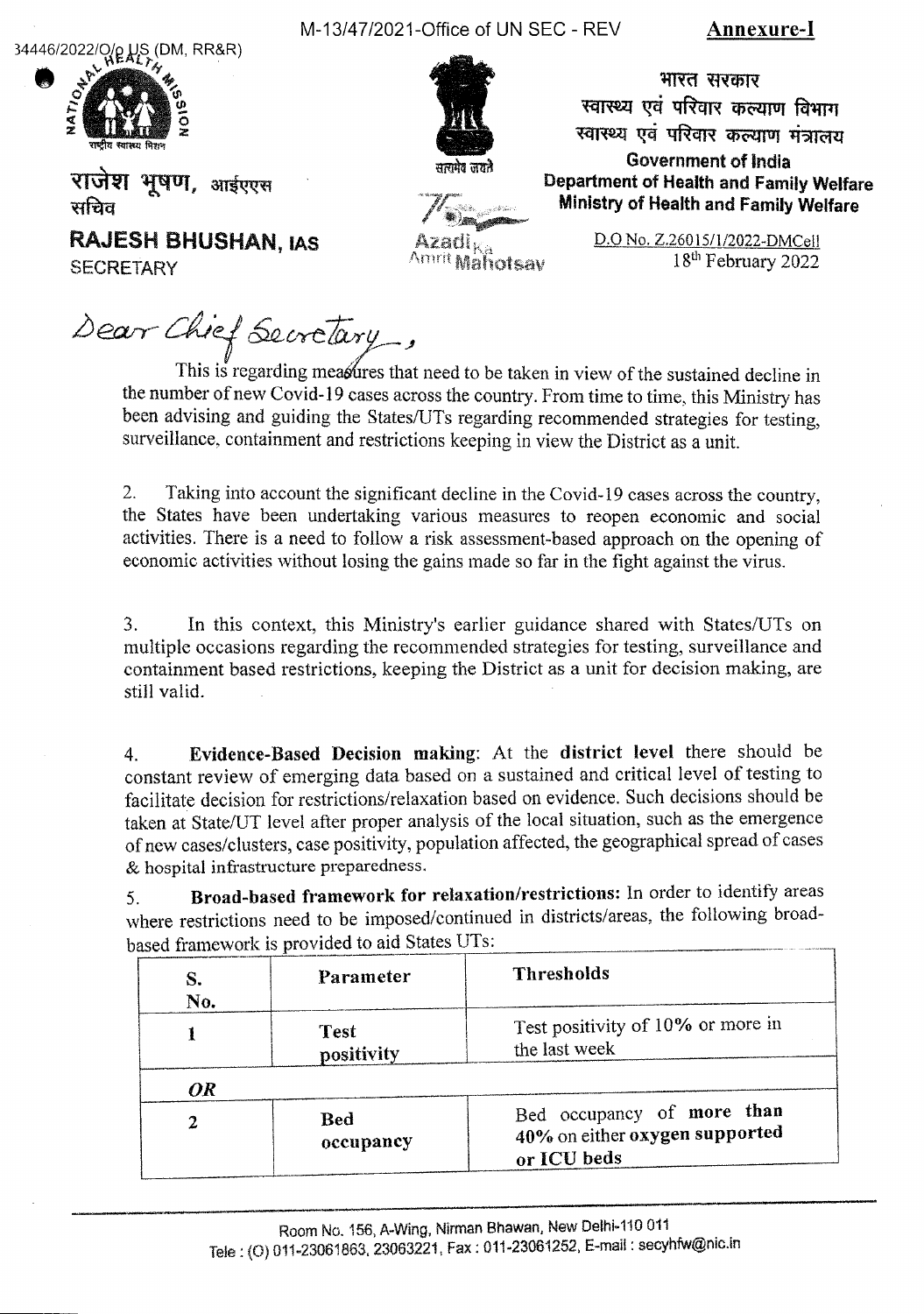- a) States need to watch the trajectory of cases in particular geographies to ensure that the areas reporting *positivitv* rate above 10% andor bed occupancy more than 40% on either oxygen supported or ICU beds should undertake required enforcement, containment, and restriction measures.
- b) As the case trajectory may vary from State to State and there would be variation in the spread of infection within States also, there is a need to take decisions with respect to containment and restriction measures primarily at the local/sub-national level by concerned State and District Administration.
- c) Continued focus on community participation for adherence to Covid Appropriate behavior including proper wearing of mask and physical distancing (2 gaz ki doori), as directed under the national directives for Covid-19 management under Disaster Management Act, will however be important measures to be undertaken across the country.

6. Some of the **strategic areas of intervention** focusing on containment, test, track, surveillance, clinical management, vaccination and Covid Appropriate Behaviour to he taken up are as follows:

- **I.** Relaxation in various activities duly following the National Directives for Covid-19 **management under Disaster Management Act** 
	- 1. Focus will he on graded relaxation to support the resumption of economic activities.
- ii. Social/sports/entertainment/academic/cultural/religious/festival-related and other gatherings and congregations may he resumed. The decision for allowing these activities shall be taken up by the concerned States duly guided by the principles as enunciated above.
- iii. Offline classes can be resumed in academic institutes without any restrictions. However, the school administration may also leverage a hybrid model of imparting education through online and offline modes.
- iv. Marriages and funerals/last rites may be allowed.
- v. All shopping complexes, cinema halls, restaurants & bars, sports complexes, gyms, spas, swimming pools. and religious places may he allowed to operate at full capacity.
- vi. Publjc transport (railways, metros, buses, cabs) to operate without any capacity restrictions.
- vii. There shall be no restrictions on inter-state and intra-state movement including transportation of essential goods.
- viii. All offices. both government and private, may function without any capacity restrictions.
- ix. All industrial and scientific establishments, both government and private may be allowed.
- x. While allowing all such activities, it is imperative that the national directive including use of mask & physical distancing shall he strictly followed in all public places.
- xi. The activities as mentioned above are primarily indicative and States/UTs should make a careful analysis of the local situation, areas to he covered, and extent of case positivity and transmission to decide on the relaxations/restrictions. Such decisions by States/UTs must he linked to the local epidemiological situation of Covid-19, based on a sustained critical level of testing and monitoring of case positivity.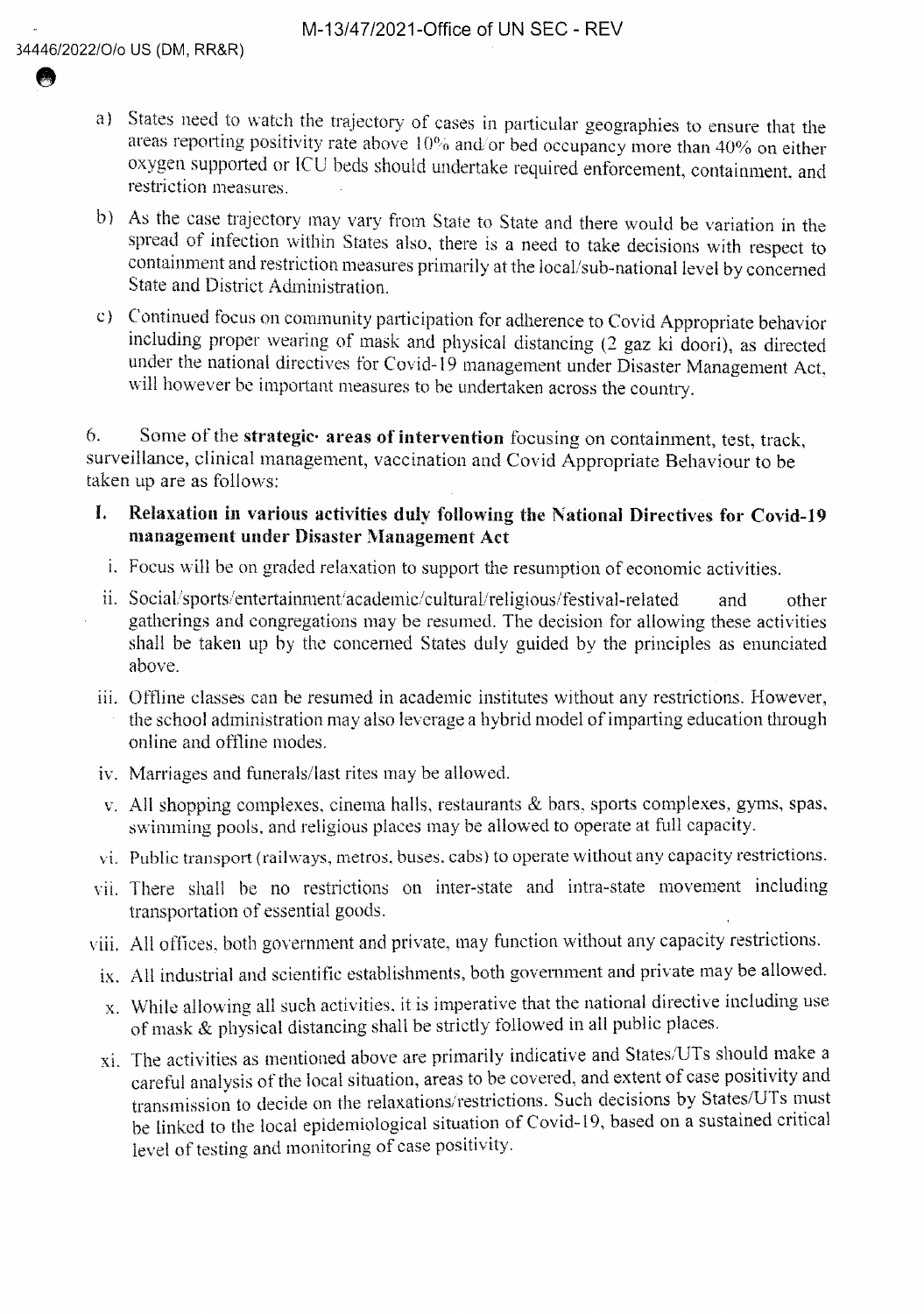#### **IL Testing and surveillance:**

States will continue with the strategy of 'Test-Track-Treat-Vaccinate' and implementation of ('ovid Appropriate Behavior across the district as the ongoing *strategy in* managing COVID- 19.

- a) Ensure sustained critical level of testing as per the testing guidelines.
- h) Monitoring of Influenza-like illness (iLl) & SARI eases to be taken up in all Health facilities for early warning signals of the spread of infection.
- c) The surze in cases including clustering of cases should he monitored.
- d) States to ensure continued focus on genomic sequencing of international passengers, collection of samples from sentinel sites (identified health facilities) and local clusters of cases, duly following the guidelines laid by MoHFW to capture early warning signals on variants

#### **III. Clinical Management**

- i. States to ensure **sufficient availability of dedicated Covid health infrastructure** as per the ongoing ease trajectory.
- ii. Ensure that **Home isolation protocol** is folloved wherever required for asymptomatic and mild cases and specific monitoring shall be continued for **high-risk cases**.
- **iii. Non-Covid health services** shall also be fully operationalized in all health facilities.
- **IV. Vaccination:** Ensure 100% coverage of left out first and second dose eligible beneficiaries in an accelerated manner, Special focus to he given to those districts where the first & second dose coverage is less than the national average. The door-todoor vaccination campaign need to be strengthened. Similarly, precaution dose & adolescent vaccination shall also be taken up for all eligible people.

As far as schools are concerned, the district administration, in collaboration with school management, may ensure vaccination of all teaching and non-teaching staff.

All activities, like restaurants, gym, spas, sports, swimming pools, etc. considered for resumption of services shall promote 100% vaccination of **the eligible staff.** 

#### **V. Community engagement and Covid Appropriate Behaviour:**

Ensure advance engagement and information so that there is no misinformation or panic, transparent communication on hospital and testing infrastructure availability, regular press briefings etc. Participation of community backed by strict enforcement is necessary for ensuring Covid Appropriate Behaviour. **Evidence-based information**  shall be regularly made available to the community accordingly

Karm Legards.

Yours sincerely,

**(Rajesh Bhushan)** 

# *To : Chief Secretary!* **Administrators of all States/UTs**